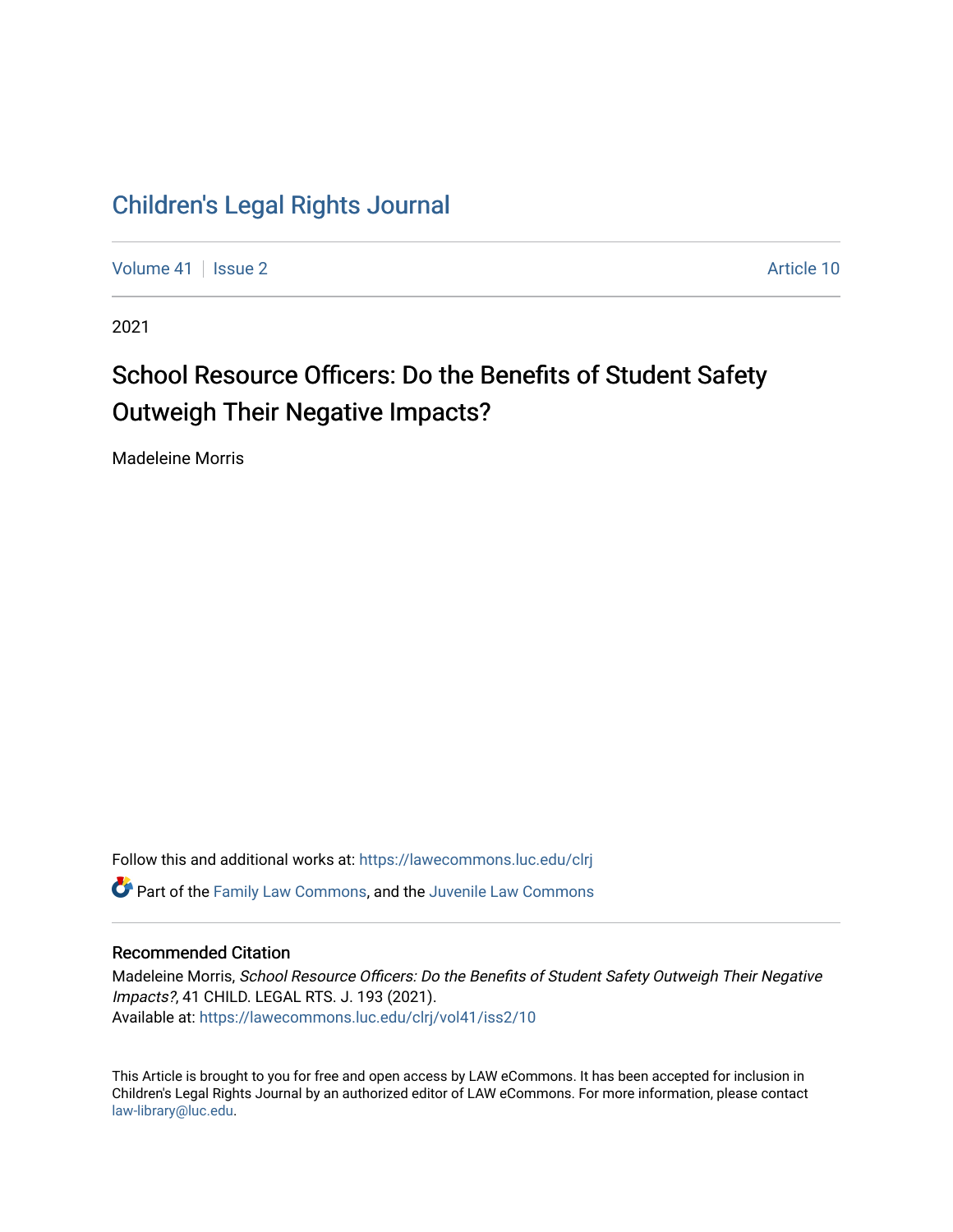### *Opposing Viewpoints:* **School Resource Officers: Do the Benefits to Student Safety Outweigh Their Negative Impacts?**

#### *Madeleine Morris\**

#### **I. INTRODUCTION**

Schools have always been a place where parents expect their children to be safe and protected. Student resource officer (SRO) programs were created to protect students from violence, but in practice, the safety benefits are often outweighed by their negative effects, such as higher juvenile incarceration rates through the school-to-prison pipeline and a greater overall student disconnection to school. To preserve their role in safeguarding schools but decrease risks for students, SROs should undergo specific training, especially regarding properly handling the behavior of students with disabilities and regarding implicit bias against students of color, and they should use alternate methods of discipline that do not involve arrests and the juvenile court system. This article will provide an overview of SRO training and duties, and then compare the benefits and drawbacks of SRO presence in schools. It will conclude with recommendations for limiting the negative impacts of SROs.

#### **II. SRO DUTIES AND TRAINING REQUIREMENTS**

An SRO is a law enforcement officer who is assigned to work at a school. This practice grew exponentially in the past twenty years, sparked by a number of school shootings. Parents in predominantly white suburban and rural areas pushed for stronger school safety regulations, causing SROs to be the fastest growing arm of law enforcement today.

SRO training and duties vary across school districts. In general, SROs must enforce school rules and the law, as well as be visible authority figures in schools. They can also participate in mentorship programs, provide students with training on safety and violence, and promote a positive school environment. SROs usually patrol school halls to discourage students from misbehaving, and when a student is caught breaking a school rule or the law, SROs step in to investigate and assist with student discipline. Certain school districts require SROs to follow zero tolerance polices when students are caught with drugs, meaning the SRO has zero discretion in how to respond. Other schools allow SROs to use discretion to decide a disciplinary course of action.

SROs are required to receive training, but requirements differ from state to state. Only twenty-three states require SROs to be trained or certified; however, many do not

<sup>\*</sup> Madeleine Morris is a 2022 **J.D.** candidate at Loyola University Chicago School of Law. She is an Associate Editor of the *Children 's Legal Rights Journal* and a volunteer in Loyola's Law Related Education Program, which teaches youth in the Cook County Juvenile Temporary Detention Center about their rights.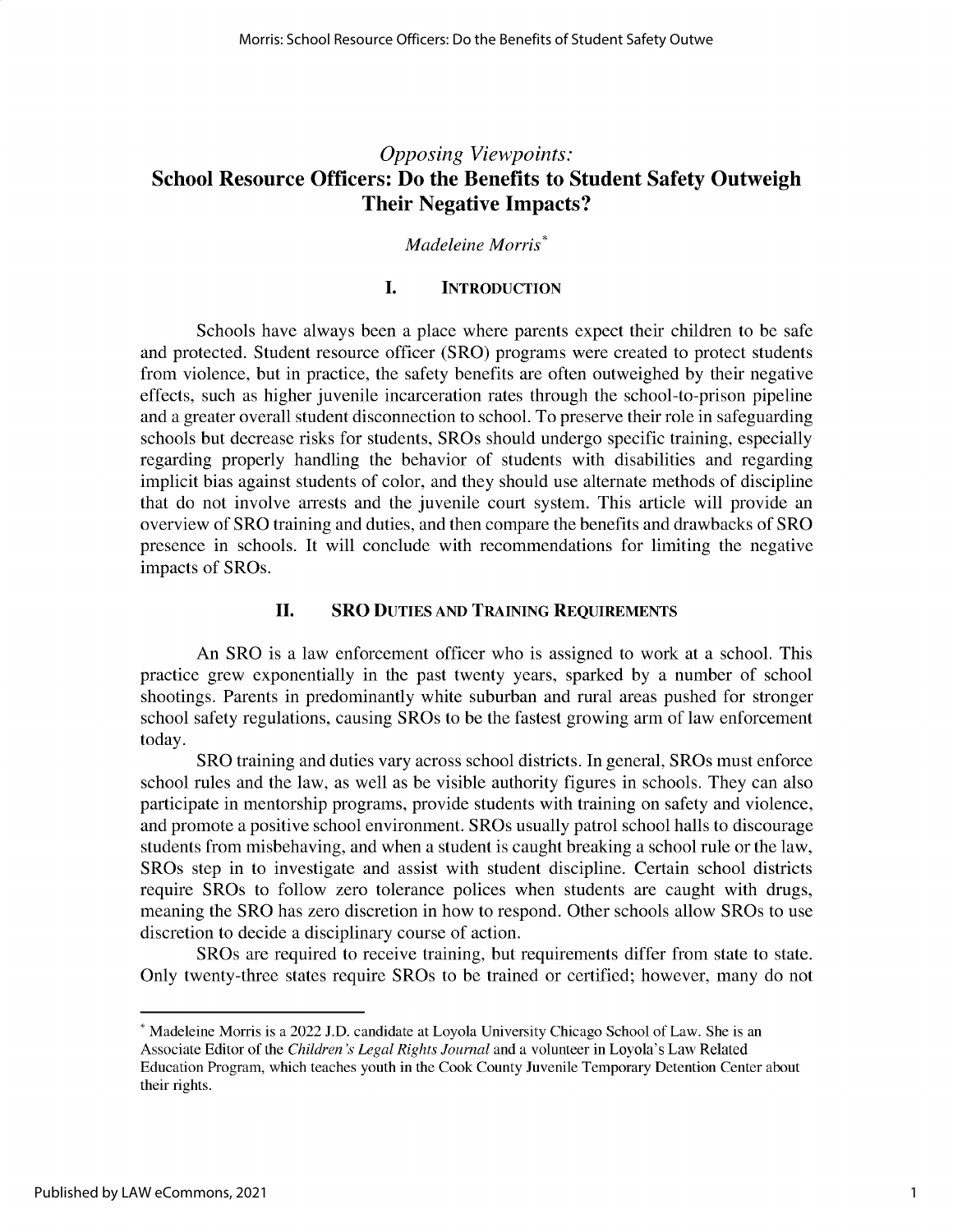specify what the SRO training must cover. For example, many states are not transparent concerning whether training is required for SROs on the proper handling of discipline for students with disabilities.

In Illinois, an SRO is "a law enforcement officer who has been primarily assigned to a school or school district under an agreement with a local law enforcement agency." Illinois state law requires SROs to complete training within one year of assignment. This training must cover juvenile developmental issues, youth mental health, how to prevent child abuse and exploitation, and various educational administrative issues. Illinois does not explicitly require implicit bias or disability training.

#### **III. BENEFITS OF SCHOOL RESOURCE OFFICERS**

School resource officers can provide a variety of benefits not only to schools, but to individual students and local police departments. These benefits as analyzed below include promoting school safety, addressing the root causes of student misbehavior, and decreasing juvenile delinquency petitions where SROs are properly utilized. Further, SROs can improve relationships between students and law enforcement, serve as protectors for victimized students, and reduce the burden on local law enforcement.

Although there has been little direct research, it is theorized that SROs can promote safety in schools by deterring criminal activity at schools, specifically more serious crimes including possession of a weapon and assault. SROs can also aid in reducing the amount of fighting and bullying on campus through hallway patrols, which can allow SROs to intervene rather quickly when there is a fight. Students may be less likely to break the rules or pick a fight when SROs are patrolling school grounds because of the increased probability of being caught.

Some districts have found that SROs can use their positions to identify the root cause of school misbehavior and help students address it. For example, Brady Wood, a fourteen-year-old Franklin County high school student, was caught stealing food from the cafeteria. The SRO assigned to the case was ready to issue Brady a citation for larceny until he went to Brady's home to speak to his parents. There, he learned that Brady's parents were spending their income on drugs and alcohol and refused to sign a form that would allow Brady to receive free school meals. The SRO realized that Brady stole food because he needed it to survive. Instead of writing Brady a citation, the SRO reported the issue to the Department of Children and Families, which then was able to find a safe home for Brady with his aunt down the street. This story illustrates how SROs can assist vulnerable students in different ways than teachers-they have the time to dig deeper and their reach extends into the community.

Further, when SROs are properly utilized, they can actually help offset the schoolto-prison pipeline. For example, SROs in Franklin County, Virginia, often impose alternative methods of punishment to delinquency petitions, such as community service, school service, or mediation. Once a student has completed his act of service, he is often encouraged to participate in afterschool extracurricular activities in order to create structure and prevent a second offense. In Franklin County, SROs only send a request for a delinquency petition to the state's attorney after all other avenues have been explored. A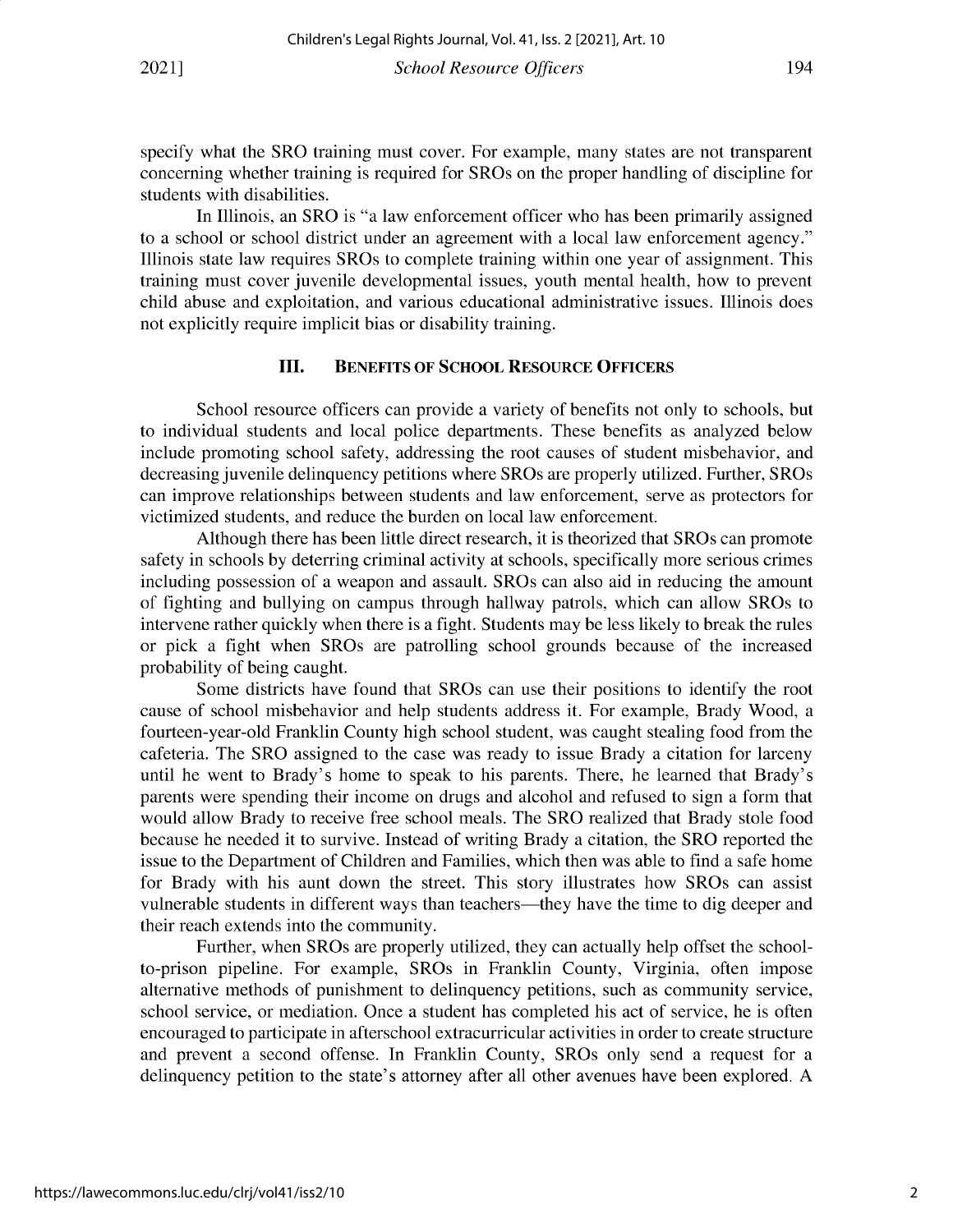study of schools in this county that utilize this approach found a 64% decrease in potential **delinquency petitions.**

**Research also reveals that SRO programs can improve relationships and build trust between students and law enforcement. A 2016 study that surveyed students from various schools in one southeastern U.S. school district analyzed how students' attitudes towards SROs change with increased interaction. Overall, more student-SRO interactions were** positively correlated with favorable feelings towards SROs. Other research shows that this **improved trust can later help uncover previously unknown issues of abuse and neglect, because victims may feel more comfortable reporting the issue to law enforcement.**

**Additionally, SROs can sometimes serve as protectors for students, which can make students feel more comfortable asking for help. This is especially true for students who are victims of various crimes, abuse, and bullying, and who may feel safer attending school knowing an SRO is available to protect them. SROs have the unique ability to immediately intervene if a juvenile offender violates any court ordered condition, thereby increasing a** victim's **sense of** safety at school.

**Finally, SROs can reduce the burden on law enforcement outside of the school. When officers are stationed at schools, the school often no longer needs to call 911 when a dangerous situation arises because it simply informs the SRO. This gives the school a quick response time while allowing patrol officers to focus on issues outside of schools.**

**In summary, SROs can help schools and their students in various ways, from discouraging bullying to providing a quick law enforcement response. However, as the next section explores, SROs can also have negative impacts on students.**

#### **IV. HARMFUL EFFECTS OF SCHOOL RESOURCE OFFICERS**

**Although SROs can make some students feel safer, the presence of these officers can also come with harsh consequences. SROs can negatively affect students by referring students, especially students of color, to law enforcement instead of using in-school disciplinary procedures. This bolsters the school-to-prison pipeline and decreases student** connectivity. These negative consequences not only harm the students who are disciplined, **but also can harm the entire student body by causing students to fear that they will be arrested for minor misconduct. SROs can also be harmful to students with disabilities,** largely by responding inappropriately to outbursts common to students with certain **behavioral disabilities. Further, the negative consequences of SRO programs are** disproportionately borne by students of color due to implicit biases.

**Many counties have seen increases in referrals to the juvenile justice system as a** result of SROs, which fosters the school-to-prison pipeline. The school-to-prison pipeline is a phrase that describes the process by which students, who are disproportionately **students of color, are removed from the classroom, arrested, and funneled into the juvenile justice system, and often the prison system as adults. When SROs are present, minor offenses such as fighting or making threats often result in arrests rather than detention, suspension, or another form of school discipline. In fact, one in six juvenile arrests stems** from misbehavior at school. The school-to-prison pipeline is a systemic problem that follows a child for the rest of his or her life, with collateral consequences such as increased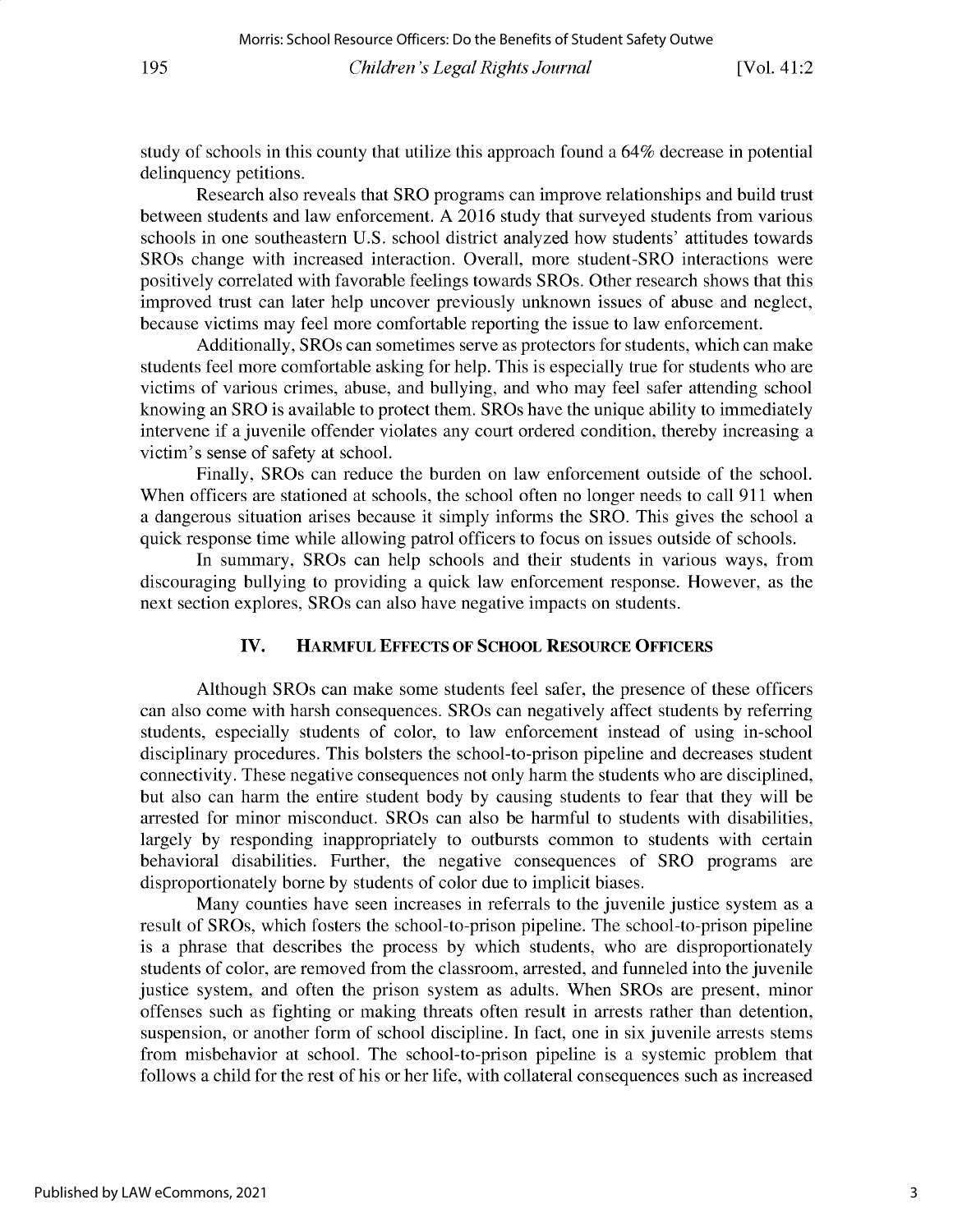risk that the child will be arrested as an adult, abuse drugs or alcohol, face difficulties with employment, and struggle with homelessness.

When SROs refer students to law enforcement, it also creates negative educational consequences. A student arrest nearly doubles a student's likelihood of dropping out of school. This likelihood quadruples if the student is required to appear in court. For example, Chicago public schools' low-income students and students of color who were arrested in ninth or tenth grade had school dropout rates six to eight times higher than students who were never arrested. This impact on arrested students is especially concerning given that there is no evidence that removing a student who exhibits such unlawful behavior improves the education of the remaining students.

Further, the SRO link to the school-to-prison pipeline has a disproportionate impact on students of color and students with disabilities, who are twice as likely to be suspended or referred to law enforcement. Students of color already have suspension rates that are three times higher than white students and are significantly overrepresented in expulsion. Expanded SRO presence has led to increased officer referrals and corporal punishment for students of color. There are also concerns that SROs respond more harshly to students of color, sometimes even physically harming them. For example, in Osceola County, Florida, an SRO slammed a Black high school student into the ground while attempting to break up an altercation. The SRO knocked the student unconscious before placing her in handcuffs. While SROs may improve the safety of some students, they often have the opposite effect on students of color.

Students with disabilities are sometimes subject to physical harm because SROs often lack the proper training to de-escalate behavioral outbursts. For example, in Kenton County, Kentucky, a third grader with attention deficit hyperactivity disorder was arrested by an SRO after having a severe temper tantrum. When he refused to follow the SRO's order to sit down, he was handcuffed for fifteen minutes. The handcuffs were placed around his elbows, pinning his arms behind his back even though the boy cried out in pain. Students with disabilities often have Behavior Intervention Plans (BIP), a written plan that describes ways to intervene when a child is displaying undesired behavior. When these plans are not followed, the situation can escalate leading to traumatic interactions and sometimes even an unnecessary arrest, both of which can follow the child for the rest of his life.

Additionally, SROs often contribute to the lists and databases that feed the schoolto-prison pipeline. In Pasco County, Florida, the Sheriff's Office has created a secret list of students it believes might "fall into a life of crime." A student can be placed on the list for a multitude of reasons: prior abuse, missing too many classes, being sent to the office for discipline, receiving poor grades, or witnessing or experiencing household violence. However, placement on this list is discretionary, which means it is open to bias and likely disproportionately affects students of color. In total, there are 402 kids on the list. The Sheriff's Office claims the list is used to assign mentorship and resources to students who need them the most, but the Sheriff's Office Manual refers to it as a way to "pinpoint kids who are likely to become criminals" in five separate instances. SROs pay special attention to the students on the list, increasing the likelihood they will be arrested for a minor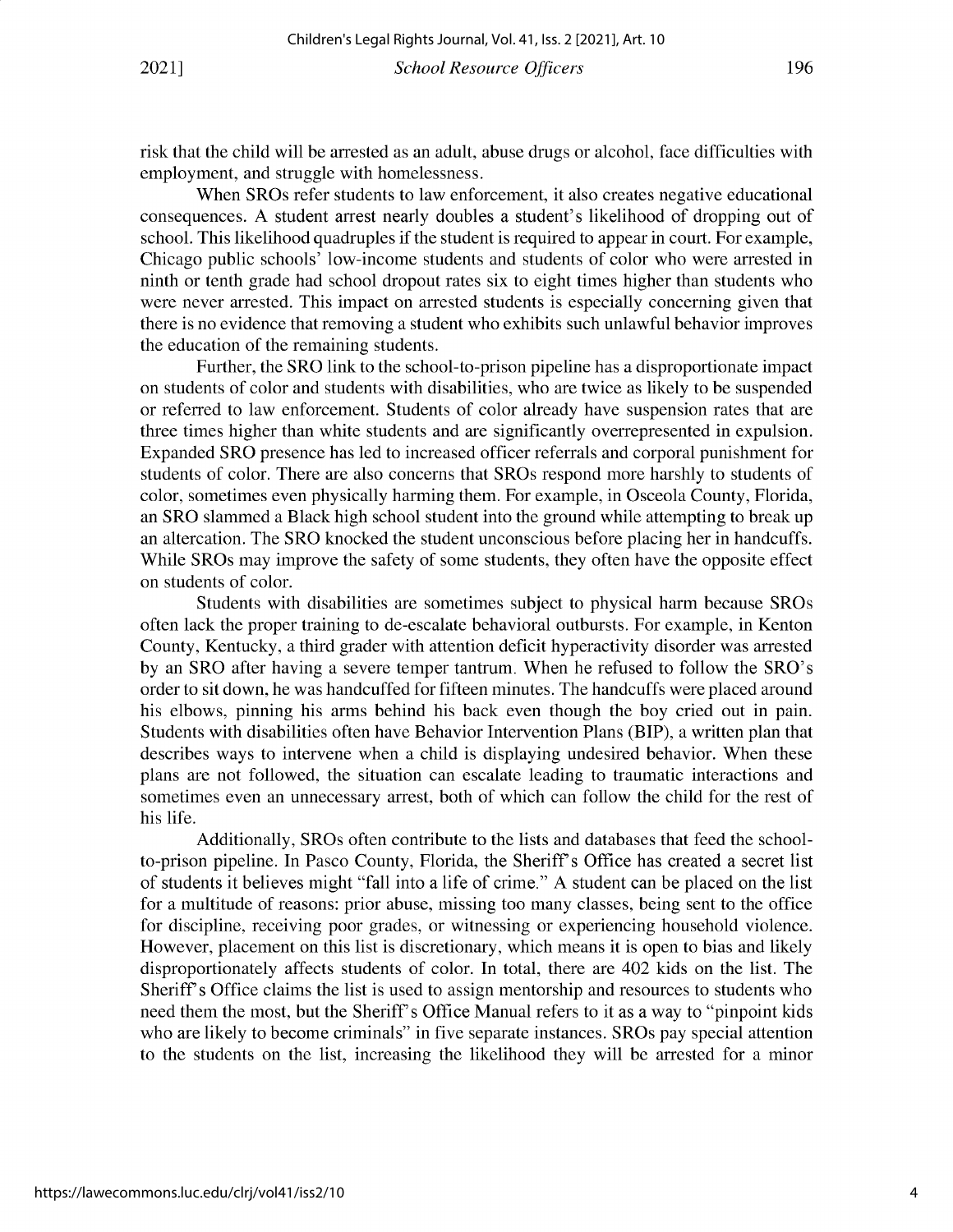**infraction, which in turn leads to a higher chance of dropping out of school and turning to crime.**

**Although SROs can sometimes promote a better relationship between law enforcement and students, research also reveals that SROs can create less "school connectedness," especially for students who have more interactions with SROs. School connectedness is a student's bond with their school, including whether the student has an attachment to the school or feels that they belongs with classmates. School connectedness is important because it can serve as a protective factor against violence, delinquent behavior, truancy, substance abuse, and risky sexual activity. SROs can decrease school connectedness in various ways. When a student sees a fellow student arrested for disorderly conduct or other less serious offenses at school, the observing student can become fearful that they might be the next person arrested for a minor disturbance. This fear grows upon witnessing fellow students being either unfairly targeted and arrested by SROs or receiving disproportionately harsh punishments because of their skin color. Seeing an SRO at school can also draw attention to school crime and create a fear of violence within the student body, fostering feelings of distrust. SROs, in addition to security measures like metal detectors and locker searches, can create a jail-like setting, which is not conducive to learning and further harms school connectedness. This reduction in school connectedness,** and the various other ways SROs foster the school-to-prison pipeline, harms students, especially students of color and students with disabilities.

#### **V. RECOMMENDATIONS TO DECREASE THE HARMFUL IMPACTS OF SROS**

**Despite the harmful impacts of SROs, especially for students of color and students with disabilities, SRO programs can foster safer school environments if implemented correctly. SRO presence can help deter some serious crimes and fights at school and can help make victims feel safer attending school. SROs may also be able to address the root causes of misbehavior, thereby preventing future misconduct or crime. However, SROs** continue to disproportionately arrest students of color and students with disabilities for **minor offenses, fueling the school-to-prison pipeline. To address the harmful impacts of** SROs but retain the benefits, school districts should consider the following three **recommendations: 1) make issuing a citation or arresting a student a last resort; 2) focus on making schools less like prison environments; and 3) increase training requirements for** SROs, with a special focus on handling students with disabilities and recognizing implicit **bias.**

First, school districts should follow the model adopted in Franklin County, where **arresting a student or issuing a citation is a last resort for SROs. School districts should abolish zero tolerance policies and should employ in-school disciplinary actions, such as detention or probation from sports. They should also consider restorative justice, community service, or peer courts if an issue calls for additional disciplinary action. If more school districts used in-school discipline or community service as punishments, less** students would be arrested, decreasing the fuel for the school-to-prison pipeline. Further, **SROs should first take ample time to investigate any behavioral outburst, understand the**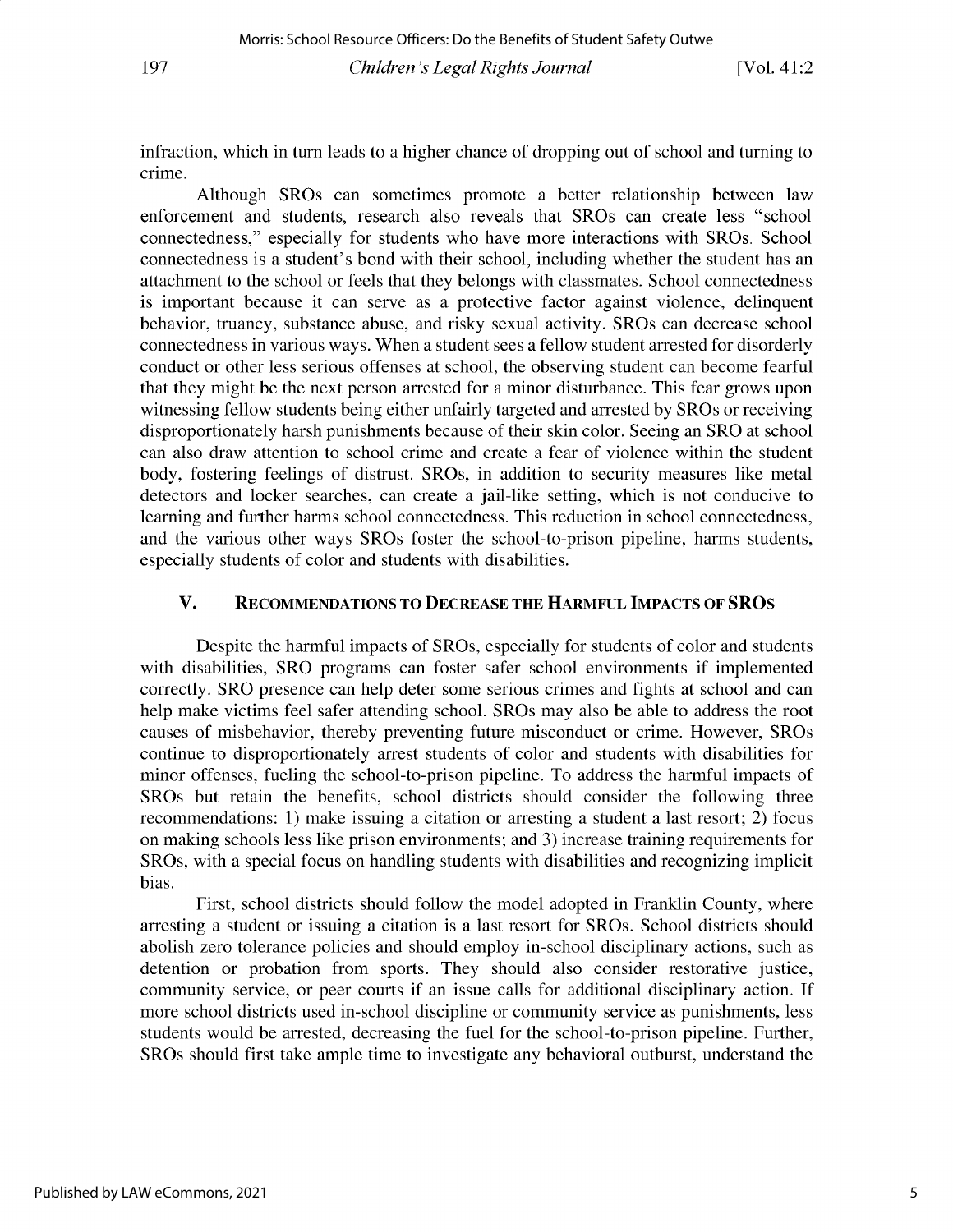situation, and do what is in the student's best interests rather than jump to issuing a citation or making an arrest.

Second, states can decrease SROs' contribution to the prisonization of schools by requiring them to use in-school discipline and restorative practices and barring them from using handcuffs on students. This change in tactics will minimize the prison-like environment by both reducing students' fear of arrest and avoiding the trauma of being handcuffed. Districts can also decrease the prisonization of schools by limiting locker searches and removing metal detectors. These steps should help foster a greater sense of school connectedness, which protects students from violent acts committed by other students because students who feel a sense of belonging are less likely to hurt members of their community.

Lastly and importantly, SROs need more training, especially implicit bias training and disability training around BIPs and how to implement them. Implicit bias training should teach SROs how to recognize their bias and provide tools and strategies to combat the influence of implicit bias. Disability training should cover how different disabilities cause students to act out, understanding BIPs, and the safest ways to deescalate these situations. States should follow Illinois' lead and designate specific SRO required training topics. However, Illinois and other states should ensure that specific training on implicit bias and students with disabilities is included in the designated list of training topics. Students with disabilities should never be arrested or placed into the juvenile justice system because they are unable to control themselves or calm down. Better training would protect disabled students and students of color.

#### **VI.** CONCLUSION

Although SROs can provide important safety services for schools, they can also make schools dangerous for students of color and students with disabilities through disproportionate and unnecessary arrests, which contributes to the school-to-prison pipeline. However, as Franklin County has illustrated, properly utilized SROs can actually help decrease juvenile justice involvement. States should learn from this example, as well as decrease school prisonization and implement stronger training, to counteract the harm SROs can cause while preserving their role in schools.

#### **SOURCES**

50 ILL. COMP. STAT. ANN. 705/10.22 (West, Westlaw through P.A. 101-651).

105 ILL. COMP. STAT. ANN. 5/10-20.68 (West, Westlaw through P.A. 101-651).

Elbert H. Aull IV, *Zero Tolerance, Frivolous Juvenile Court Referrals, and the School-to-Prison Pipeline: Using Arbitration as a Screening-Out Method to Help Plug the Pipeline,* 27 OHIO ST. J. DISP. RESOL. 179 (2012).